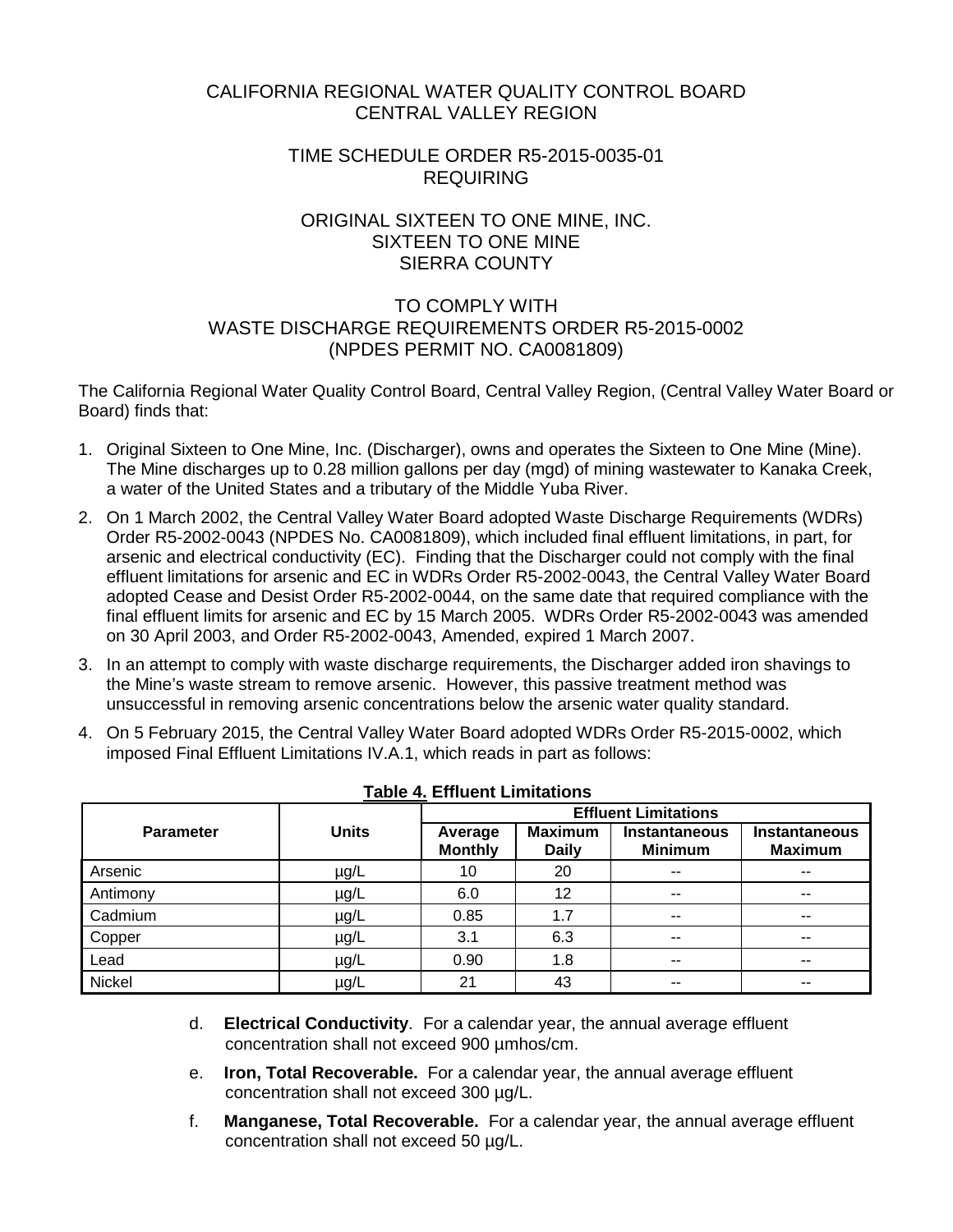### **NEED FOR TIME SCHEDULE EXTENSION AND LEGAL BASIS**

- 5. On 2 February 2015, the Discharger submitted an infeasibility analysis requesting additional time to comply with the existing final effluent limitations for arsenic and electrical conductivity in WDRs Order R5-2015-0002. The Discharger proposed to consider four control and/or treatment options to comply with final effluent limitations, including irrigation, treatment in place, and eliminating the flow to Kanaka Creek. The Discharger estimated that two years would be required to assess the alternatives and that compliance with the final effluent limitations for arsenic, EC, antimony, cadmium, copper, iron, lead, manganese, and nickel would be achieved by 16 April 2020.
- 6. The Discharger cannot consistently comply with the arsenic, electrical conductivity, antimony, cadmium, copper, iron, lead, manganese, and nickel effluent limitations in WDRs Order R5-2015-0002 and must implement additional actions to reach compliance. This Order contains a time schedule for compliance with final effluent limitations, sets interim limitations for certain constituents, and is intended to provide protection from mandatory minimum penalties (MMPs) for these constituents.

### **MANDATORY MINIMUM PENALTIES**

7. Water Code section 13385, subdivisions (h) and (i), requires the Central Valley Water Board to impose MMPs upon dischargers that violate certain effluent limitations. Water Code section 13385(j)(3) exempts discharges from these MMPs:

… where the waste discharge is in compliance with either a cease and desist order issued pursuant to Section 13301 or a time schedule order issued pursuant to Section 13300 or 13308, if all the [specified] requirements are met...for the purposes of this subdivision, the time schedule may not exceed five years in length...

- 8. Per the requirements of Water Code section 13385, subdivision (j)(3), the Central Valley Water Board finds that new or modified control measures are necessary in order to comply with new or more stringent effluent limitations, and that the Discharger could not have designed, installed, and put into operation the new or modified control measures within 30 calendar days of the date that the final effluent limitations went into effect. The proposed time schedule is needed to select a compliance option, complete designs, award bids, and begin construction of upgrades.
- 9. TSOs generally may only provide protection from MMPs for up to five years. However, Water Code section 13385, subdivision (j)(3)(C)(ii)(II), authorizes the Board to grant an additional five years if the Board finds, following a public hearing, that a Discharger is making diligent progress towards bringing the waste discharge into compliance and that the additional time is necessary to comply with the effluent limitations.
- 10. Compliance with this TSO provides protection for the Discharger from MMPs as follows:
	- a. Arsenic and Electrical Conductivity: Previous CDO R5-2002-0044, provided protection from MMPs from **1 March 2002** until **15 March 2005**, for a period of 3 years and 15 days. This Order provides protection from MMPs from **16 April 2015** through **15 April 2020** for an additional period of 5 years. This time schedule is as short as possible and does not exceed ten (10) years in length.
	- b. Antimony, Cadmium, Copper, Iron, Lead, Manganese, and Nickel: WDRs Order R5-2015- 0002 imposed new final effluent limits for antimony, cadmium, copper, iron, lead, manganese, and nickel that went into effect on 16 April 2015. This TSO provides protection from MMPs from **16 April 2015** through **15 April 2020** for a period of 5 years. This time schedule is as short as possible and does not exceed five (5) years in length.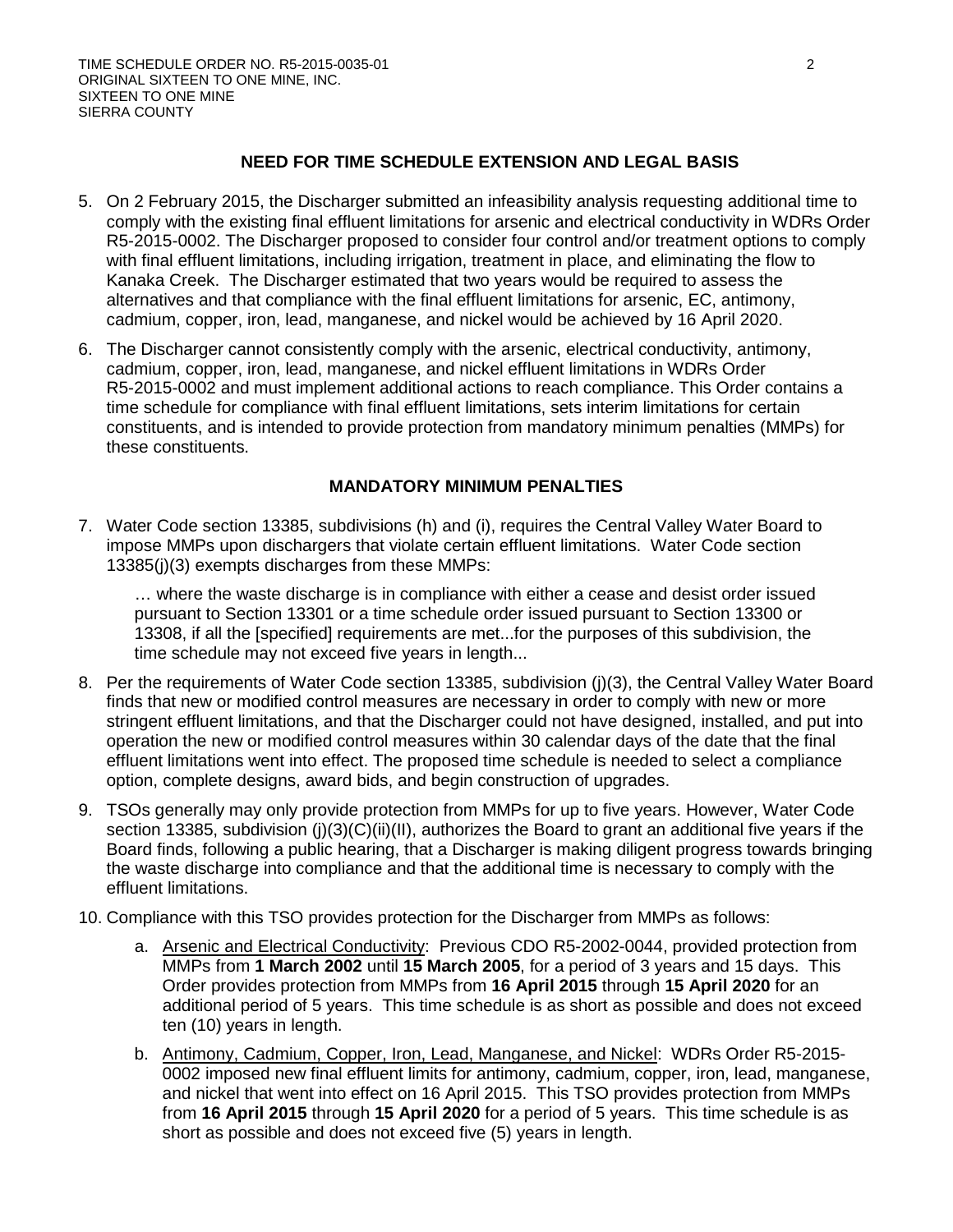- 11. The Board finds that the time schedule in Finding No. 10 is as short as possible, considering the technological, operational, and economic factors that affect the design, development, and implementation of the control measures that are necessary to comply with the effluent limitations. Where additional time is granted beyond the initial five (5) years, the Board finds that the Discharger is making diligent progress towards bringing the waste discharge into compliance, that the additional time is necessary to comply with the effluent limitations, and that the time schedule does not exceed ten (10) years in length.
- 12. This TSO provides a time schedule for completing the actions necessary to ensure compliance with final effluent limitations. Since the time schedule for the completion of these actions exceeds one (1) year, this TSO includes interim effluent limitations and interim requirements and dates for their achievement.
- 13. Between April 2015 and December 2017, the Discharger conducted ten quarterly sampling events providing new information with which to calculate revised, more representative, interim effluent limitations. For constituents with 10 or more sampling data points (EC, antimony, arsenic, cadmium, copper, iron, lead, manganese, and nickel), sampling and laboratory variability is accounted for by establishing interim effluent limitations that are based on normally distributed data where 99.9% of the data points will lie within 3.34 standard deviations of the mean (Basic Statistical Methods for Engineers and Scientists, Kennedy and Neville, Harper and Row). Therefore, interim annual average effluent limitations for EC, iron, and manganese and interim average monthly effluent limitations (AMELs) for antimony, arsenic, cadmium, copper, lead, and nickel were calculated using the mean plus 3.3 standard deviations. Interim maximum daily effluent limitations (MDELs) for antimony, arsenic, cadmium, copper, lead, and nickel were calculated based on the AMELs and the MDEL/AMEL multiplier from Table 2 of the SIP.

| <b>Parameter</b>               | <b>Units</b> | Data<br><b>Points</b> | <b>MEC</b> | <b>Interim Annual</b><br><b>Average Effluent</b><br><b>Limitations</b> | <b>Interim</b><br><b>AMELS</b> | <b>Interim</b><br><b>MDELs</b> |
|--------------------------------|--------------|-----------------------|------------|------------------------------------------------------------------------|--------------------------------|--------------------------------|
| Arsenic, Total Recoverable     | $\mu$ g/L    | 10                    | 1308       | --                                                                     | 1900                           | 4800                           |
| <b>Electrical Conductivity</b> | umhos/cm     | 12                    | 2760       | 3400                                                                   |                                |                                |
| Antimony, Total Recoverable    | $\mu$ g/L    | 11                    | 62.3       | --                                                                     | 74                             | 150                            |
| Cadmium, Total Recoverable     | $\mu$ g/L    | 10                    | 30.2       | --                                                                     | 41                             | 100                            |
| Copper, Total Recoverable      | $\mu$ g/L    | 10                    | 116        | --                                                                     | 340                            | 1200                           |
| Iron, Total Recoverable        | $\mu$ g/L    | 11                    | 3050       | 5700                                                                   |                                |                                |
| Lead, Total Recoverable        | $\mu$ g/L    | 10                    | 3.6        | --                                                                     | 4.4                            | 9.0                            |
| Manganese, Total Recoverable   | $\mu$ g/L    | 11                    | 176        | 300                                                                    |                                |                                |
| Nickel, Total Recoverable      | $\mu$ g/L    | 11                    | 153        | --                                                                     | 170                            | 310                            |

### **Interim Effluent Limitations**

14. The Central Valley Water Board expects that the Discharger can maintain compliance with the interim effluent limitations included in this Order. Interim effluent limitations are established when compliance with the final effluent limitations cannot be achieved by the existing Facility. Discharge of constituents in concentrations in excess of the final effluent limitations, but in compliance with the interim effluent limitations, can significantly degrade water quality and adversely affect the beneficial uses of the receiving stream on a long-term basis. The interim effluent limitations, however, establish enforceable ceiling concentrations until compliance with the final effluent limitations can be achieved.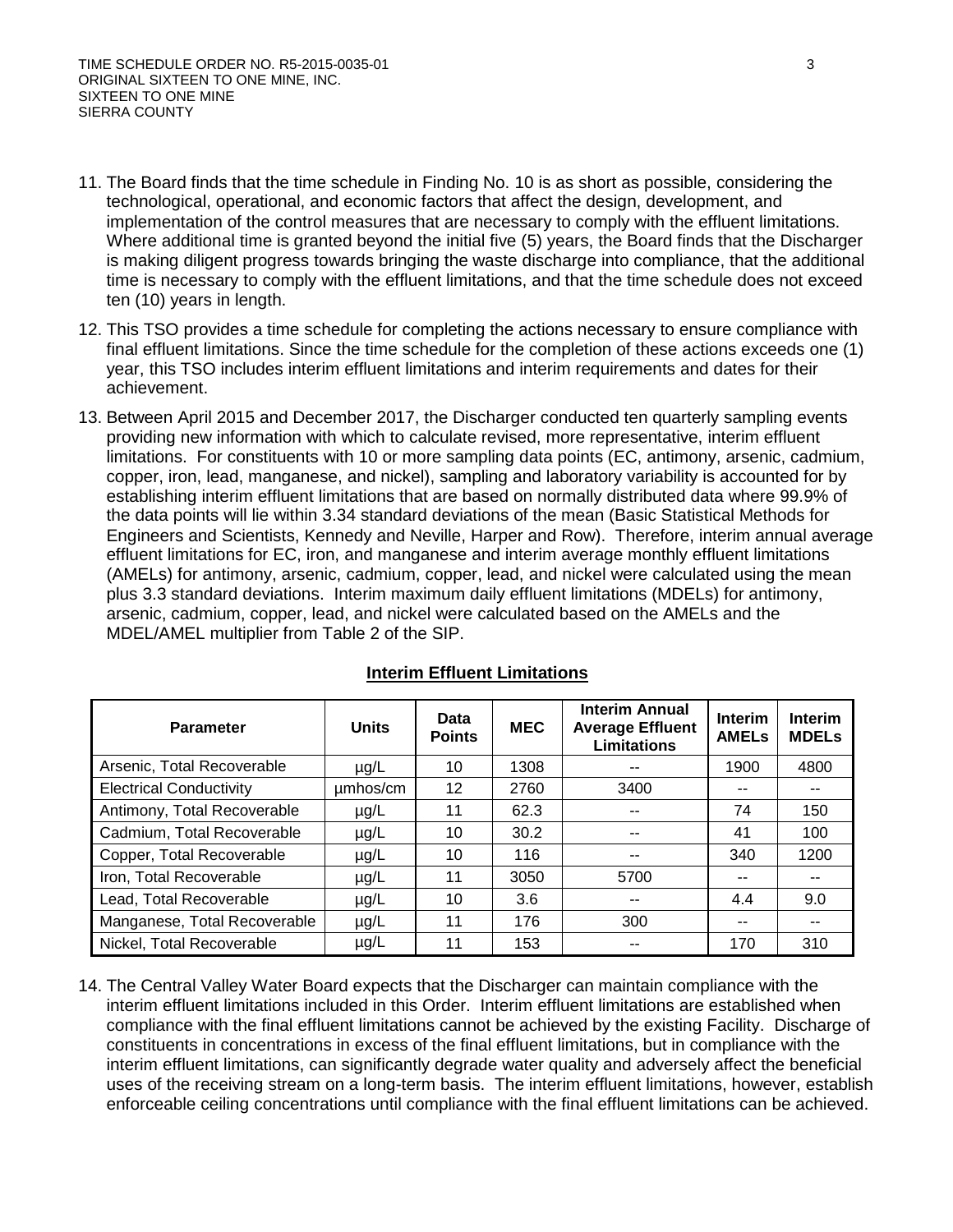15. If an interim effluent limitation contained in this Order is exceeded, then the Discharger is subject to MMPs for that particular exceedance as it will no longer meet the exemption in Water Code section 13385(j)(3). It is the intent of the Central Valley Water Board that a violation of an interim monthly effluent limitation subjects the Discharger to only one MMP for that monthly averaging period. In addition, a violation of an interim daily maximum effluent limit subjects the Discharger to one MMP for the day in which the sample was collected.

#### **REGULATORY BASIS**

16. Water Code section 13300 states, in part:

Whenever a regional board finds that a discharge of waste is taking place or threatening to take place that violates or will violate requirements prescribed by the regional board, or the state board, or that the waste collection, treatment, or disposal facilities of a discharger are approaching capacity, the board may require the discharger to submit for approval of the board, with such modifications as it may deem necessary, a detailed time schedule of specific actions the discharger shall take in order to correct or prevent a violation of requirements.

17. Water Code section 13267 states, in part:

In conducting an investigation ... the regional board may require that any person who has discharged, discharges, or is suspected of having discharged or discharging, or who proposes to discharge waste within its region … shall furnish, under penalty of perjury, technical or monitoring program reports which the regional board requires. The burden, including costs, of these reports shall bear a reasonable relationship to the need for the report and the benefits to be obtained from the reports. In requiring those reports, the regional board shall provide the person with a written explanation with regard to the need for the reports, and shall identify the evidence that supports requiring that person to provide the reports.

- 18. The Discharger owns and operates the Sixteen to One Mine. The technical and monitoring reports required by this Order are necessary to determine compliance with WDRs Order R5-2015-0002 and with TSO R5-2015-0035-01.
- 19. Issuance of TSO R5-2015-0035-01 is exempt from the provisions of the California Environmental Quality Act (Pub. Resources Code, § 21000 et seq.) pursuant to Water Code section 13389, since the adoption or modification of an NPDES permit for an existing source is statutorily exempt and this Order only serves to implement an NPDES permit. (*Pacific Water Conditioning Ass'n, Inc. v. City Council of City of Riverside* (1977) 73 Cal.App.3d 546, 555-556.).
- 20. On 17 April 2015, in Fresno, California, after due notice to the Discharger and all other affected persons, the Central Valley Water Board conducted a public hearing at which evidence was received to consider a Time Schedule Order under Water Code section 13300 to establish a time schedule to achieve compliance with waste discharge requirements.
- 21. On 6 April 2018, in Fresno, California, after due notice to the Discharger and all other affected persons, the Central Valley Water Board conducted a public hearing at which evidence was received to consider amending Time Schedule Order R5-2015-0035 under Water Code section 13300.

**IT IS HEREBY ORDERED THAT,** Cease and Desist Order R5-2002-0044 is rescinded, except for enforcement purposes, Time Schedule Order R5-2015-0035 is amended to be Time Schedule Order R5-2015-0035-01, and pursuant to Water Code section 13300 and 13267, in order to ensure compliance with the requirements of WDRs Order R5-2015-0002, the Discharger shall comply with the following: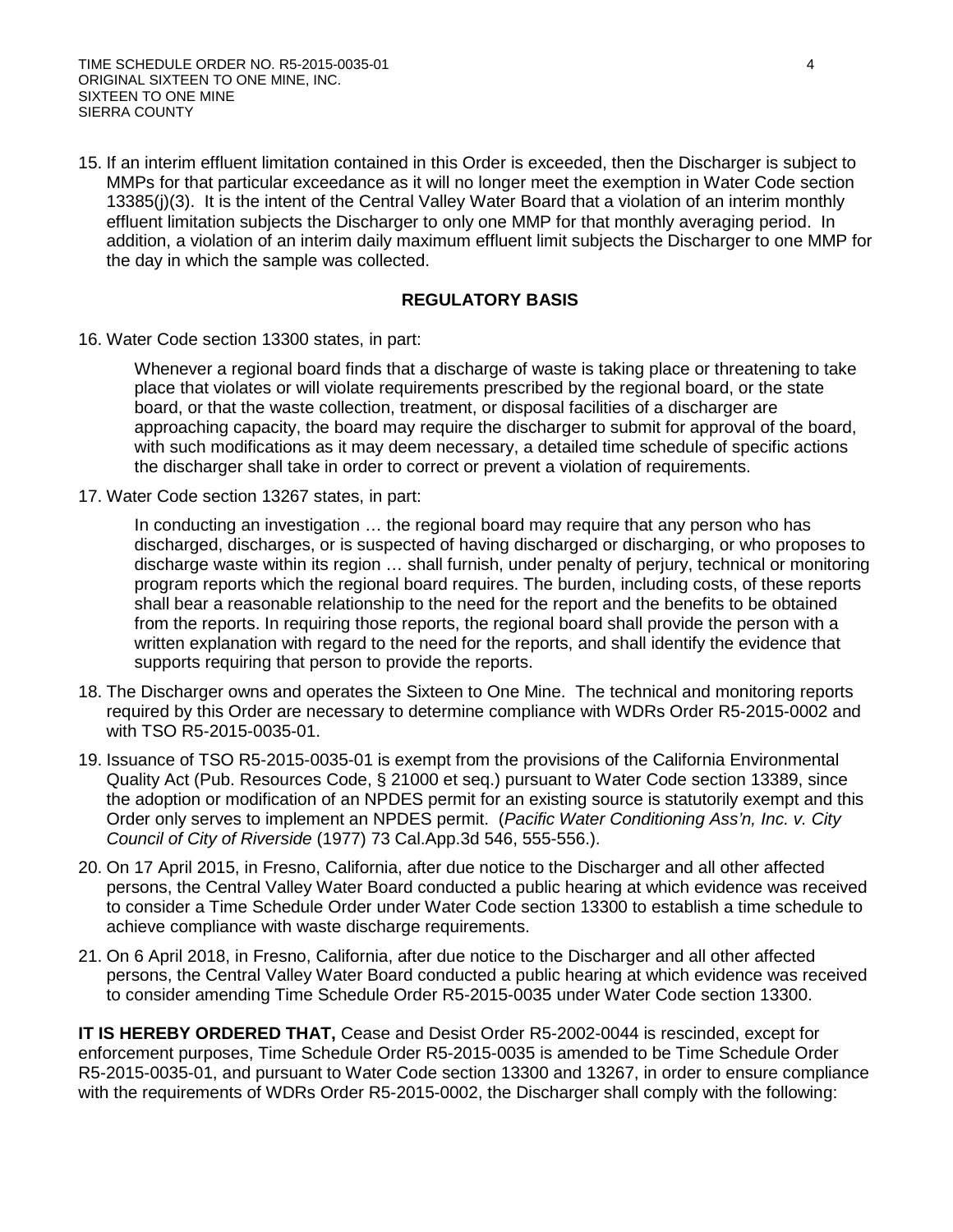1. Pursuant to Water Code Section 13267, the Discharger shall submit the following technical reports to ensure compliance with the final effluent limitations for arsenic, electrical conductivity, antimony, cadmium, copper, iron, lead, manganese, and nickel contained in WDR Order R5-2015-0002, as described in Finding 4 above:

| <b>Task</b>                                                                                                                                                                                                                                                                                                           | <b>Compliance Date</b> |  |  |  |
|-----------------------------------------------------------------------------------------------------------------------------------------------------------------------------------------------------------------------------------------------------------------------------------------------------------------------|------------------------|--|--|--|
| Submit Progress Reports <sup>1</sup>                                                                                                                                                                                                                                                                                  | 31 January, annually   |  |  |  |
| Submit documentation that a treatment alternative has been selected                                                                                                                                                                                                                                                   | 31 March 2017          |  |  |  |
| Submit workplan for selected alternative for control and/or treatment project,<br>with time schedule, for Executive Officer approval                                                                                                                                                                                  | 31 May 2017            |  |  |  |
| Submit documentation that selected project has been completed                                                                                                                                                                                                                                                         | 31 November 2019       |  |  |  |
| Submit documentation of control and/or treatment process startup                                                                                                                                                                                                                                                      | 31 January 2020        |  |  |  |
| Submit documentation showing that the discharge fully complies with the<br>arsenic, electrical conductivity, antimony, cadmium, copper, iron, lead,<br>manganese, and nickel final effluent limitations                                                                                                               | 16 April 2020          |  |  |  |
| The progress reports shall detail the steps taken to comply with this Order, including documentation showing completion<br>of tasks, construction progress, evaluation of the effectiveness of the implemented measures, and assessment of<br>whether additional measures are necessary to meet the compliance dates. |                        |  |  |  |

2. The following interim effluent limitations shall be effective **immediately and until 16 April 2020**, or when the Discharger is able to come into compliance, whichever is sooner:

| <b>Parameter</b>               | <b>Units</b> | <b>Interim Annual</b><br><b>Average Effluent</b><br>Limitation | Interim<br><b>AMEL</b> | <b>Interim</b><br><b>MDEL</b> |
|--------------------------------|--------------|----------------------------------------------------------------|------------------------|-------------------------------|
| Arsenic, Total Recoverable     | $\mu$ g/L    |                                                                | 1900                   | 4800                          |
| <b>Electrical Conductivity</b> | umhos/cm     | 3400                                                           | --                     | --                            |
| Antimony, Total Recoverable    | $\mu$ g/L    |                                                                | 74                     | 150                           |
| Cadmium, Total Recoverable     | $\mu$ g/L    |                                                                | 41                     | 100                           |
| Copper, Total Recoverable      | $\mu$ g/L    | --                                                             | 340                    | 1200                          |
| Iron, Total Recoverable        | $\mu$ g/L    | 5700                                                           | --                     | --                            |
| Lead, Total Recoverable        | $\mu$ g/L    | --                                                             | 4.4                    | 9.0                           |
| Manganese, Total Recoverable   | $\mu$ g/L    | 300                                                            | --                     | --                            |
| Nickel, Total Recoverable      | $\mu$ g/L    |                                                                | 170                    | 310                           |

3. Any person signing a document submitted under this Order shall make the following certification:

*"I certify under penalty of law that I have personally examined and am familiar with the information submitted in this document and all attachments and that, based on my knowledge and on my inquiry of those individuals immediately responsible for obtaining the information, I believe that the information is true, accurate, and complete. I am aware that there are significant penalties for submitting false information, including the possibility of fine and imprisonment."*

4. In accordance with California Business and Professions Code sections 6735, 7835, and 7835.1, engineering and geologic evaluations and judgments shall be performed by or under the direction of registered professionals competent and proficient in the fields pertinent to the required activities. All